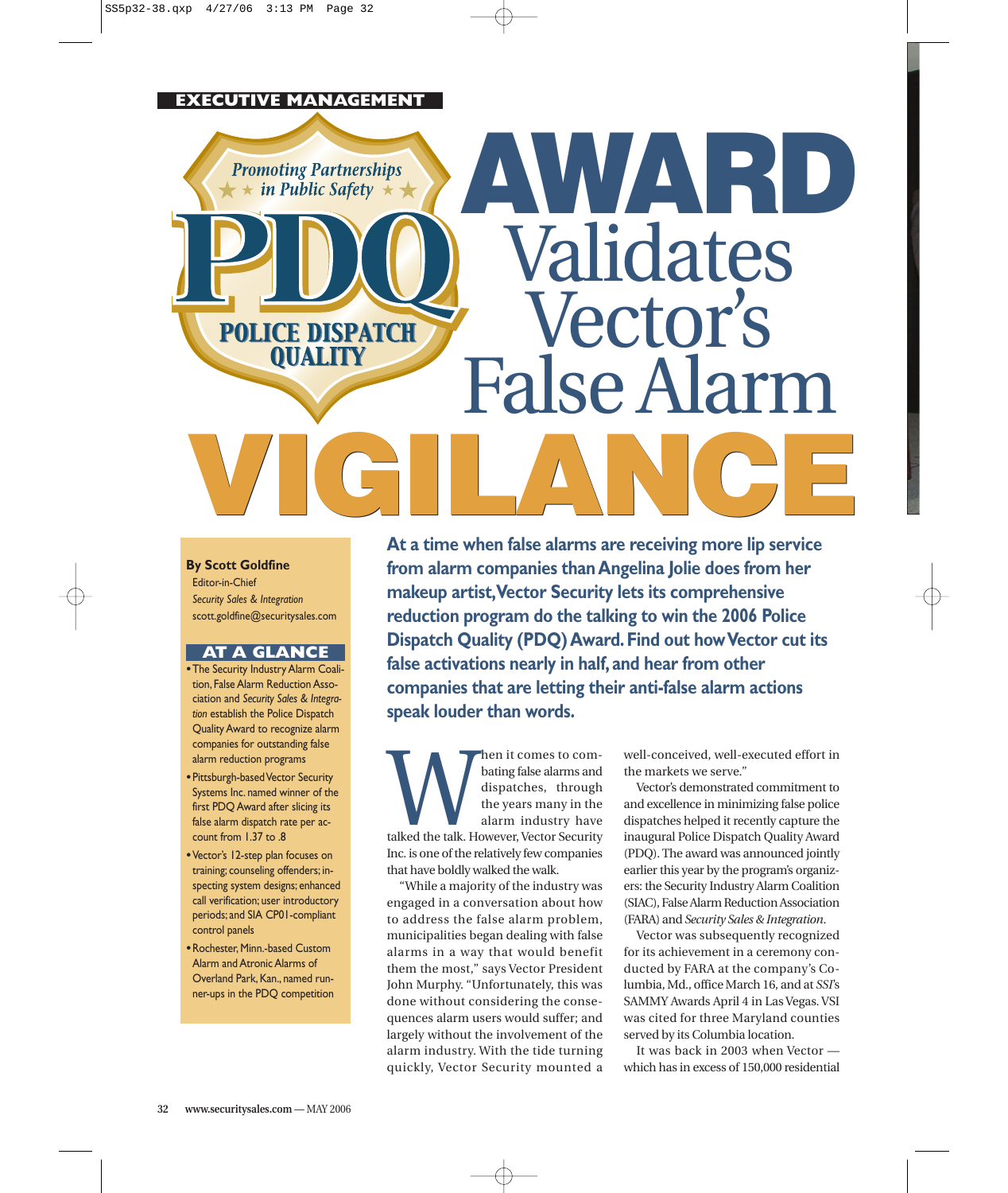

**(l-r) Vector Security President John Murphy, FARA President Jim Cogswell, SIAC Executive Director Stan Martin, Vector False Alarm Reduction Manager Pat Killian and Vector's Derrick Jackson take part in the PDQ Award presentation in Las Vegas.**

and commercial customers throughout the Mid-Atlantic states and also services 50 of North America's most recognized retailers — launched its ambitious and comprehensive program to reduce false alarm activations. The Pittsburgh-based company implemented a 12-step plan that resulted in a reduction of annual dispatches per account from 1.37 to .8.

Custom Alarm of Rochester, Minn., was the PDQ runner-up after notching a 17.6-percent decrease in false alarms and a 42.3 percent cut in false dispatches. Overland, Kan.-based Atronic Alarms was the other finalist, receiving attention for creating a Quality Assurance Department whose primary purpose is to address false alarms after each installation.

The PDQ program was established in 2005 to stem the false alarm problem by recognizing those installing and monitoring companies that follow established industry practices and partner with law enforcement to achieve the highest quality in police dispatch requests. The goal is to raise industrywide awareness, motivate alarm companies to be proactive and provide models that work for others to follow.

In that spirit, the architects of Vector's award-winning program reveal their successful strategies for cutting false alarms. Law enforcement representatives from the jurisdictions served by Vector also chime in with insight about building effective relationships between alarm companies and police.

#### **12 Steps to Establishing a False Alarm Reduction Program**

Vector's 12-pronged plan necessitated a total company effort, fueled by Murphy and driven by the company's Executive Vice President Pamela Petrow, False Alarm Reduction Manager Pat Killian and Dispatch Reduction Manager, Washington District Derrick Jackson.

Awards are nothing new to Killian, who was named FARA's "Associate Member of the Year" in 2004. Leadership is nothing new to Murphy, who is currently president of the Central Station Alarm Association (CSAA).

Vector's management team believed the adoption of the following 12 action items, applied together, would provide the greatest chance of attaining the goal of substantially reducing false alarm activations.

**1. Understanding** — Management conceded they needed to learn more about and measure the exact rate of false dispatches in order to understand the reasons why they occurred. Then they needed to outline a program to reduce them and create an attainable reduction goal.

"We conducted monthly meetings to determine the relative performance of each branch and division regarding a number of criteria, and to invoke management responses to problems and concerns," says Murphy. "When we took on this project, false alarm reduction became an equally important performance factor in the total evaluation, and each branch had to continually work on reducing its top false alarm offenders each month."

**2. Staffing** — Management enhanced the staff to include a number of False Alarm Administrators who were placed strategically within Vector's branch office network together with its central stations that monitor the branch office accounts. These administrators would review all "full clear reports" from all Vector branch operations, run histories and any account that experienced multiple dispatches. They would then contact each offender by phone or letter.

To effectively manage dispatch reduction efforts, Vector created a department whose sole purpose was to reduce false dispatches. The department is managed by Killian, who reports directly to Petrow.

"Each aspect of our service delivery system, from sales to programming; dispatch data information and entry; installation and service; understood their piece of the pie and what they needed to do to make the whole effort work cohesively," explains Murphy.

**3. Account segregation** — Additionally, Vector segregated the monitoring services provided to its nationwide accounts division and wholesale users, including its authorized dealer network. The purpose was to better study these individual aspects and their independent impact on false dispatch rates.

"Our national retail customers were our biggest challenge due to a number of factors, including their size, store layout and, of course, environmental fac-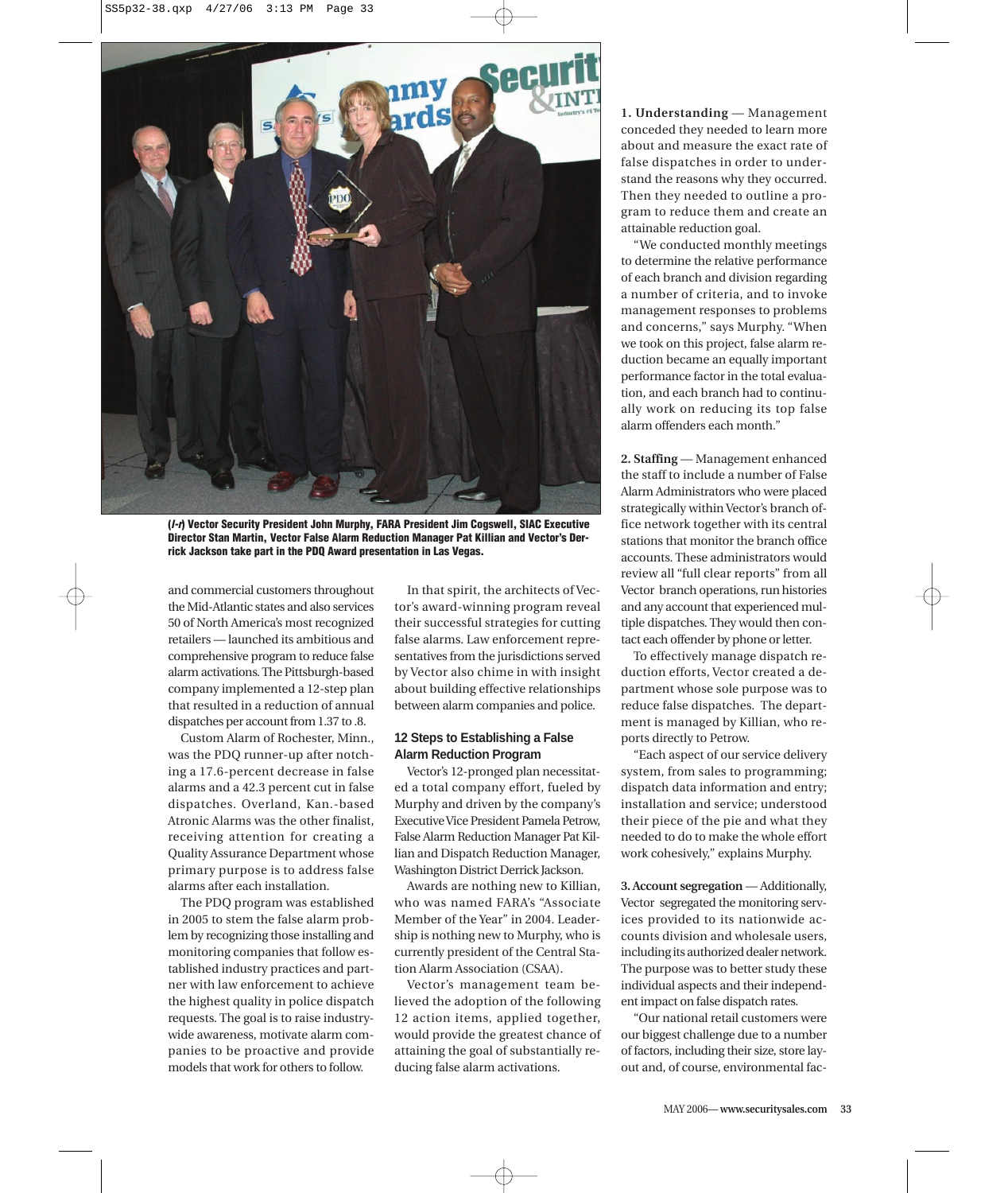

**A Vector Security sales representative reviews the company's Central Station Sales Training Manual with a manager. Vector's false alarm reduction initiative involved an internal public awareness campaign throughout the entire organization. The effort involved virtually every staff member who "touched" any accounts.**

tors that make large retailers susceptible to larger numbers of false activations," says Killian. "Additionally, retailers take a more casual attitude toward false alarms, regarding them almost as an unavoidable cost of doing business. We had to change that perception."

**4. Internal awareness** — Vector then undertook an internal public awareness campaign throughout the entire organization. The effort involved virtually every staff member who "touched" any accounts. The campaign empowered all employees, including sales and technical services positions, motivating them to become an integral part of the campaign to reduce false activations.

"As you might expect, given the industry's questionable performance on reducing false alarms, even our most enthusiastic employees were wary of the commitment we were undertaking, and understandably so," adds Murphy. "As things began to improve little by little, we actually became comfortable that we could, in fact, really accomplish this. But the sheer determination of our management team really meant a lot."

In order to strengthen adherence to the false alarm reduction program's goals throughout the entire branch network, each office was required to account for its own Top 10 False Alarm Abuser list. Murphy required all general branch managers to account for the progress being made in the false alarm reduction program in their respective Vector branches. This "no-excuses topdown commitment" helped the company sustain consistent progress in this effort.

**5. External training** — Vector then turned the public awareness program outside the company to its existing and new customer base through a number of initiatives. In addition, VSI formed alliances with public agencies, which themselves were in the process of establishing false dispatch reduction protocols in their respective communities.

"We believe most police departments still have faith in alarm companies and in the role we play in deterring crime," says Killian. "They are waiting to see one company in their jurisdiction step up and prove to them that they're doing something to reduce false alarms. We got their buy-in simply by admitting this problem was not theirs, but ours. Most of us had it wrong by thinking police should stop complaining about false alarms and begin thinking about how alarm systems were benefiting them."

The training effort also encouraged customers to include third-party system users, such as cleaning services, off- shift workers and even babysitters, who traditionally contributed significantly to the false alarm problem.

**6. Counseling offenders** — Policing its own customer base also became an essential component of Vector's program. Management developed a "top

offenders" list from each respective branch and concentrated its efforts on working with those customers to reduce their false dispatch rates. Accounts that experience excessive false alarms are marked for review by the firm's False Alarm Administrators.

Management also encourages them to attend Vector's False Dispatch Reduction Classes. If they refuse or their numbers do not improve, Vector ultimately makes the decision to drop them as a customer.

"As you might expect, customers themselves do not see the big false alarm picture and judge the problem as if it were only limited to their occurrences alone," states Killian. "When they fully understand that their actions may be the straw that breaks the camel's back in forcing a municipality to adopt a restrictive response ordinance, they understand the gravity of the situation."

**7. Inspecting system designs** — Vector inspected its system designs to make sure they did not include the use of inappropriate technologies or placements that could lead to false alarms and subsequent unneeded dispatches. Questionable system designs are now flagged prior to being installed and alternative designs are recommended.

This process, along with many others on this list, might make some alarm company operators flinch due to the additional financial commitment, especially at the outset. However, Murphy helps put those expenditures into perspective.

"While the most pressure is being exerted on installation margins, the profit centers we have the most control over are recurring revenues; specifically, monitoring income," he says. "Companies need to preserve the reason why customers choose to monitor their security systems. If customers want the security of a response by their public safety agency, then preserving that aspect of our service delivery system is key in preserving monitoring incomes themselves."

**8. Using enhanced call verification (ECV)** — The plan incorporated mandating enhanced call verification,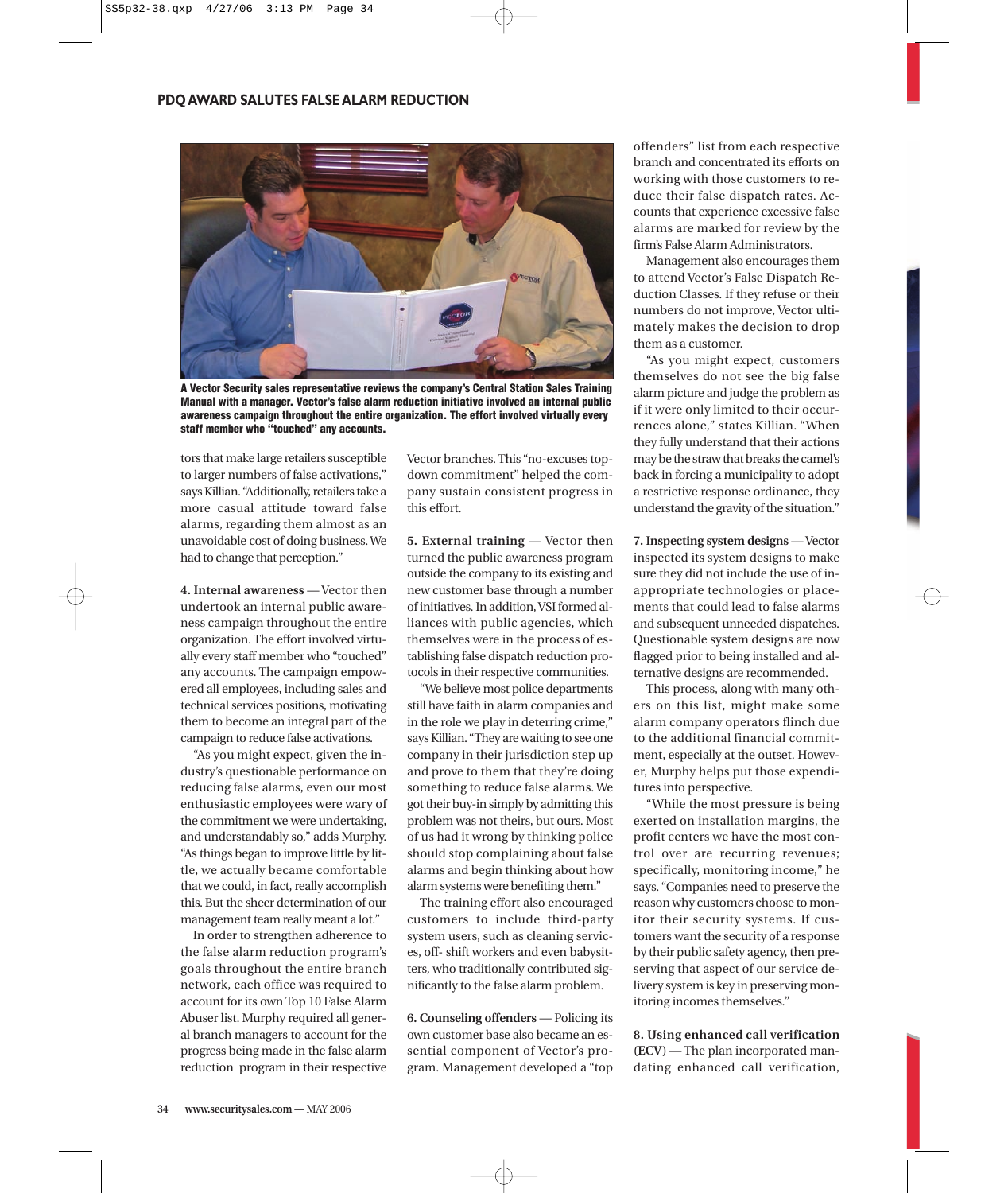including the use of electronic and twocall cancellation procedures, together with an emphasis on creating policies and procedures for dealing with caller ID and call intercept services.

"Ordinances that mandate secondcall verification have helped us tremendously," says Killian. "When we mandated multiple-call verification we saw immediate results, especially with our biggest offenders."

## **9. Providing information updates** —

Each year, Vector proactively updates all call and contact lists to help maintain accuracy for those customers who experienced false alarm problems.

"I think this is probably the ultimate in customer service," Killia says. "When you're contacting customers before they contact you, they get a sense of security; they feel someone is looking out for them. They're very

thankful and feel they are getting the service they pay for."

**10. User introductory training period** — Vector created a mandatory, seven-day customer training period for all new installations. This allows new and inexperienced users to grow more comfortable with the operation of their systems and helps Vector gauge the reliability of the system's design before any burglar alarm dispatch takes place.

"We stress to customers that they should not worry about false alarms because they will come with using the system, but to instead concentrate on minimizing false dispatches," says Murphy. "Customers should not be afraid of their systems when they begin to make noises."

**11. System operational programming changes**— The company also enacted a number of programming changes designed to help reduce the number of false activations. These include increasing time delays for certain sensors; no duress programming; programming swinger shutdown; installing only twobutton hold-up devices; and better calculation of standby power capacities.

### **12. Using new technology and training**

— In the markets referenced in the submission for the PDQ Award, an average of 90 percent of the control panels installed during the past two years are SIA-CP-01 compliant. That translates to an estimated 26,000 residential and in excess of 500 commercial customers.

Additionally, Vector strives to better train its technicians with national programs, including NTS Level l and II, and NICET, combined with state mandates.

"It is an enormous investment we make," Murphy says. "We spend a lot

# Alarm Coordinators Vouch for Vector

The of the many reasons Vector Security Inc. won the Po-<br>Ideo Dispatch Quality (PDQ) Award was the outstanding<br>relationship it has developed with law enforcement, such<br>as Montgomery County Police Department False Alarm Red lice Dispatch Quality (PDQ) Award was the outstanding relationship it has developed with law enforcement, such as Montgomery County Police Department False Alarm Reduction Section Director Norma Beaubien and Baltimore County Alarm Reduction Unit Manager Steve Heggeman.

### *Why is Vector worthy of the PDQ Award?*

**Heggeman**:Vector Security has one of the lowest false alarm dispatch rates in Baltimore County and they maintain a very positive working relationship with our Alarm Reduction Team.Vector has created and implemented a very successful false alarm reduction program.

#### *How does Vector stack up against other alarm companies?*

**Beaubien**: I have worked with hundreds of alarm companies.Vector Security's overall integration of false alarm prevention, development of good working relationships with public safety, providing excellent service to their customers and delivering on promises are what set them apart.

#### *Does Vector serve as a good role model?*

**Heggeman**:Vector's commitment to false alarm reduction has benefited their customers,911 centers and police departments. Any alarm company working to improve their police dispatch quality should benefit from examining Vector's false alarm reduction program.

*Has there been a noticeable drop in Vector's false activations?* **Beaubien**:Vector Security reduced its false dispatch rate in Montgomery County by 30 percent to .21 since implementation of its mandatory false alarm prevention program. Additionally, they



**Vector Security was recently recognized for winning the 2006 Police Dispatch Quality Award in a ceremony conducted by the False Alarm Reduction Association (FARA) at the company's Columbia, Md., office.**

showed a 33.4-percent reduction in the number of false alarm calls charged to their Montgomery County customers, saving a minimum of \$6,425 for those customers in false alarm response fees.

### *What procedures or policies do you believe have made the biggest difference?*

**Heggeman**: Implementing enhanced/multiple call verification and contacting customers after each false alarm are two of the most effective tools available to alarm companies.

#### *How does Vector foster strong relations with police?*

**Beaubien**: First and foremost,Vector Security complies with our local laws, which means public safety does not have to devote resources to trying to get compliance .With the false alarm prevention program they have in place, it also means we have a lot fewer Vector customers with which we have to get involved.Their employees are always ready, willing and able to discuss problem accounts or issues.They always follow through with promises made.